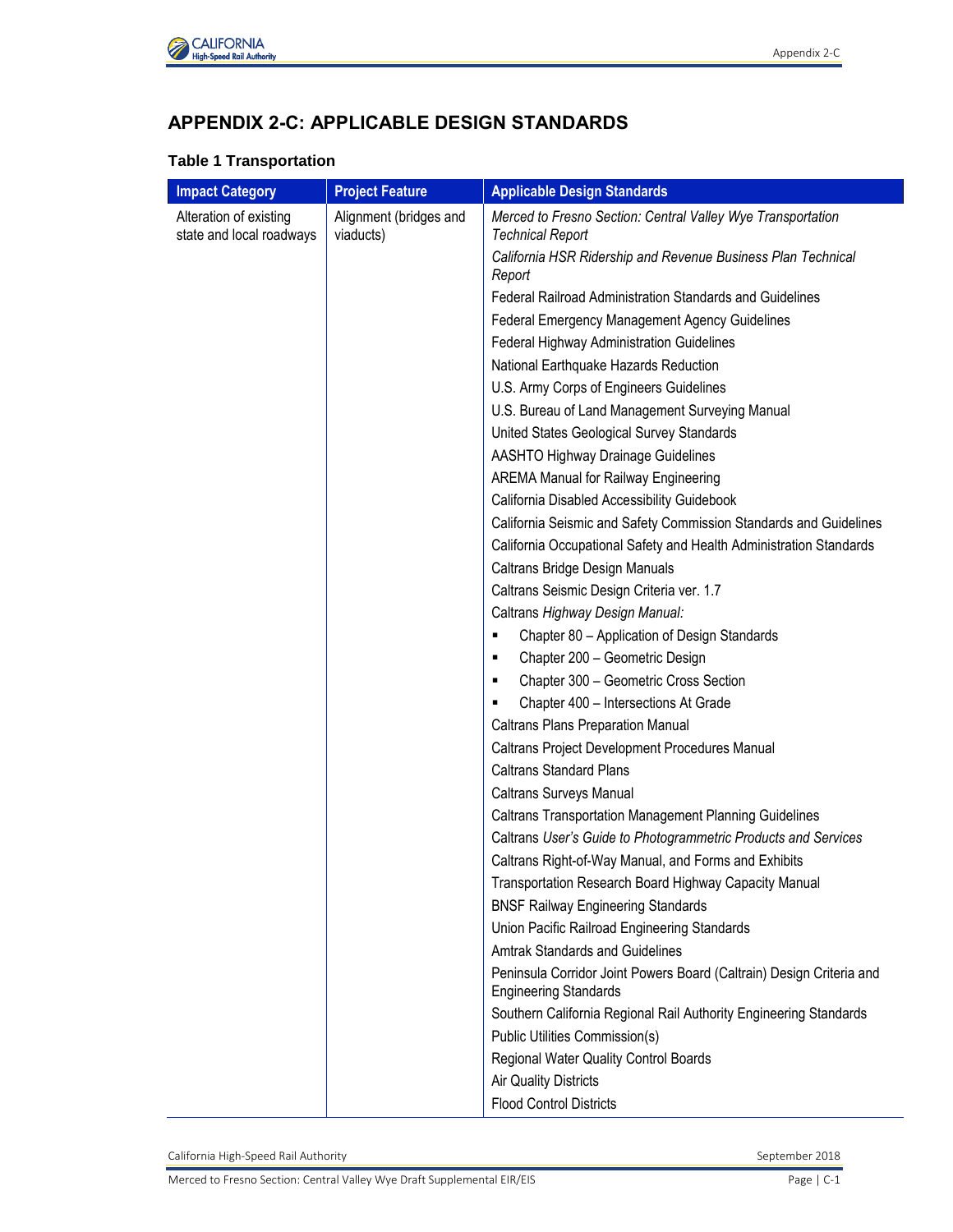

HSR = high-speed rail

AASHTO = American Association of State Highway and Transportation Officials AREMA = American Railway Engineers and Maintenance of Way Association Caltrans = California Department of Transportation

### **Table 2 Air Quality**

| <b>Impact Category</b> | <b>Project Features</b>                                                       | <b>Applicable Design Standards</b>                                                                                                                                                                                                          |
|------------------------|-------------------------------------------------------------------------------|---------------------------------------------------------------------------------------------------------------------------------------------------------------------------------------------------------------------------------------------|
| Construction           | HSR civil work and track<br>construction (alignment,<br>bridges and viaducts) | Merced to Fresno Section: Central Valley Wye Air Quality<br><b>Technical Report</b>                                                                                                                                                         |
|                        |                                                                               | The Authority would comply with the California Air<br>Resources Board, including the following California air<br>basins:                                                                                                                    |
|                        |                                                                               | Sacramento Valley<br>٠                                                                                                                                                                                                                      |
|                        |                                                                               | San Francisco Bay Area<br>٠                                                                                                                                                                                                                 |
|                        |                                                                               | San Joaquin Valley<br>٠                                                                                                                                                                                                                     |
|                        |                                                                               | Mojave Desert<br>٠                                                                                                                                                                                                                          |
|                        |                                                                               | South Coast<br>٠                                                                                                                                                                                                                            |
|                        |                                                                               | San Diego County<br>٠                                                                                                                                                                                                                       |
|                        |                                                                               | Emissions would be tracked by the California Air Resources<br>Board and include ozone, carbon monoxide, carbon<br>dioxide, hydrogen sulfate, methane, NO <sub>x</sub> , PM <sub>2.5</sub> , PM <sub>10</sub> ,<br>sulfur dioxide, and lead. |
| Operations             | <b>HSR Operations</b>                                                         | Merced to Fresno Section: Central Valley Wye Air Quality<br><b>Technical Report</b>                                                                                                                                                         |
|                        |                                                                               | The Authority would comply with the California Air<br>Resources Board, including the following California air<br>basins:                                                                                                                    |
|                        |                                                                               | Sacramento Valley<br>٠                                                                                                                                                                                                                      |
|                        |                                                                               | San Francisco Bay Area<br>٠                                                                                                                                                                                                                 |
|                        |                                                                               | San Joaquin Valley<br>٠                                                                                                                                                                                                                     |
|                        |                                                                               | Mojave Desert<br>٠                                                                                                                                                                                                                          |
|                        |                                                                               | South Coast<br>$\blacksquare$                                                                                                                                                                                                               |
|                        |                                                                               | San Diego County<br>٠                                                                                                                                                                                                                       |
|                        |                                                                               | Emissions would be tracked by the California Air Resources<br>Board and include ozone, carbon monoxide, carbon<br>dioxide, hydrogen sulfate, methane, NO <sub>X</sub> , PM <sub>2.5</sub> , PM <sub>10</sub> ,<br>sulfur dioxide, and lead. |

HSR = high-speed rail

Authority = California High-Speed Rail Authority

 $NO<sub>x</sub>$  = nitrogen oxides

 $PM_{2.5}$  = particulate matter smaller than or equal to 2.5 microns in diameter

 $PM_{10}$  = particulate matter smaller than or equal to 10 microns in diameter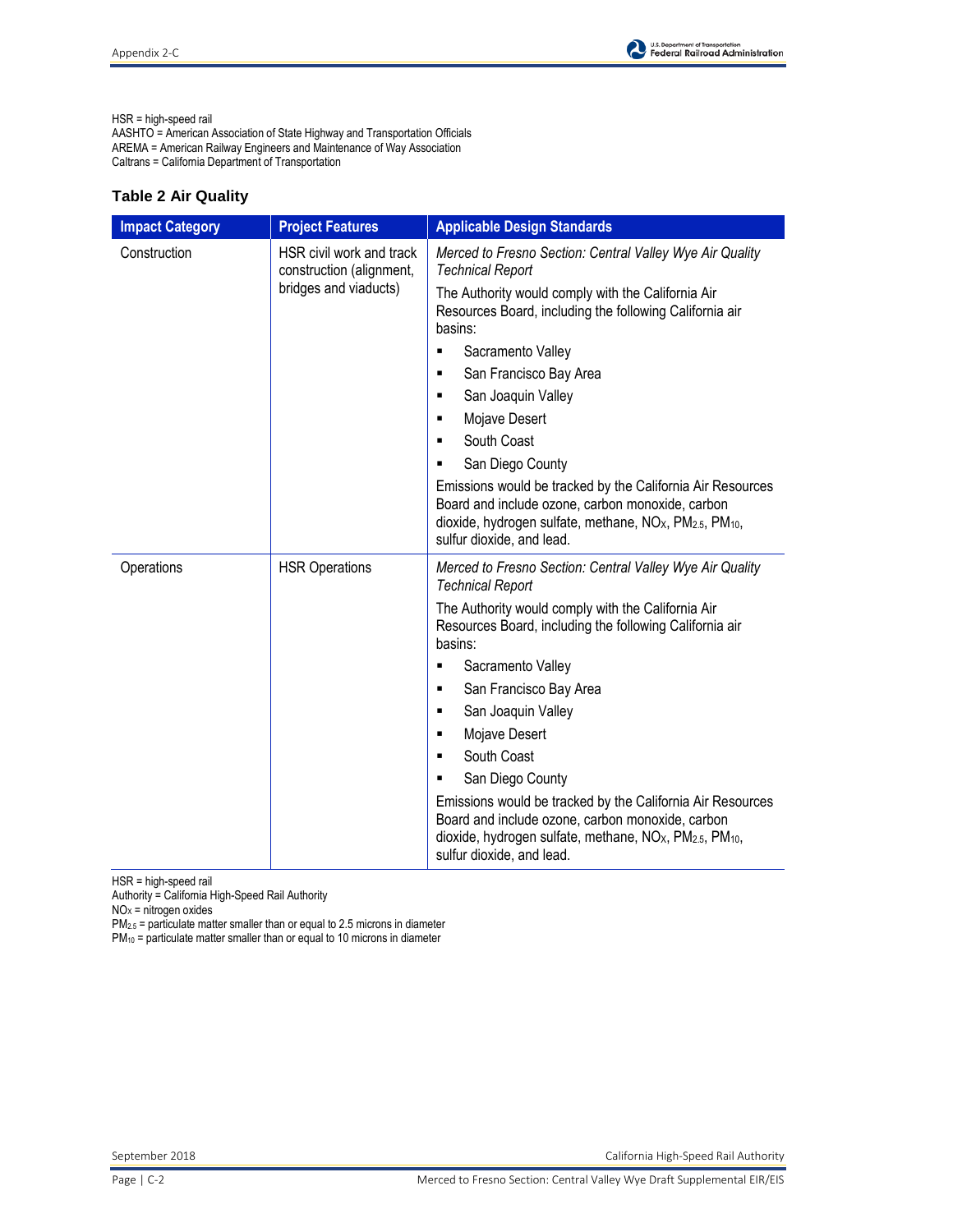

## **Table 3 Noise and Vibration**

| <b>Impact Category</b> | <b>Project Features</b>                              | <b>Applicable Design Standards</b>                                                              |
|------------------------|------------------------------------------------------|-------------------------------------------------------------------------------------------------|
| Construction           | HSR civil work and track<br>construction (alignment, | Merced to Fresno Section: Central Valley Wye Noise<br>and Vibration Technical Report            |
|                        | bridges and viaducts)                                | FRA High-Speed Ground Transportation Noise and<br><b>Vibration Impact Assessment Guidelines</b> |
|                        |                                                      | Federal Transit Administration Transit Noise and<br>Vibration Assessment                        |
| Operations             | Alignment (bridges and<br>viaducts)                  | Merced to Fresno Section: Central Valley Wye Noise<br>and Vibration Technical Report            |
|                        |                                                      | FRA High-Speed Ground Transportation Noise and<br><b>Vibration Impact Assessment Guideline</b>  |
|                        |                                                      | Federal Transit Administration Transit Noise and<br><b>Vibration Assessment</b>                 |

HSR = high-speed rail

FRA = Federal Railroad Administration

#### **Table 4 EMF/EMI**

| <b>Impact Category</b>                                                                                                                           | <b>Project Features</b> | <b>Applicable Design Standards</b>                                                                                                                                                                                                                                                                                             |
|--------------------------------------------------------------------------------------------------------------------------------------------------|-------------------------|--------------------------------------------------------------------------------------------------------------------------------------------------------------------------------------------------------------------------------------------------------------------------------------------------------------------------------|
| Electromagnetic<br>compatibility of HSR<br>equipment and facilities<br>with themselves, and with<br>equipment and facilities<br>of HSR neighbors | <b>HSR Systems</b>      | 46 C.F.R. 15, Subpart B, Sections 15.107(a) and<br>15.109(b) for Class A digital devices<br>European Committee for Electrotechnical<br>Standardization Standard EN 50121-4, Railway<br>Applications - Electromagnetic Compatibility, Part 4:<br>Emissions and Immunity of Signaling and<br><b>Telecommunications Apparatus</b> |
| Electromagnetic<br>compatibility of HSR<br>equipment and facilities                                                                              | <b>HSR Systems</b>      | IEEE Standard C95.6-2002 - IEEE Standard for Safety<br>Levels with Respect to Human Exposure to<br>Electromagnetic Fields, 0-3 kHz                                                                                                                                                                                             |
| with passengers,<br>workers, and neighbors of<br>the HSR                                                                                         |                         | IEEE Standard C95.1-2005 - IEEE Standard for Safety<br>Levels with Respect to Human Exposure to Radio<br>Frequency Electromagnetic Fields, 3 kHz to 300 GHz                                                                                                                                                                    |
|                                                                                                                                                  |                         | FCC OET Bulletin 65 Edition 91-01 - Evaluating<br>Compliance with FCC Guidelines for Human Exposure<br>to Radio Frequency Electromagnetic Fields                                                                                                                                                                               |

HSR = high-speed rail

C.F.R. = Code of Federal Regulations

kHz = kilohertz

GHz = gigahertz

IEEE = Institute of Electrical and Electronic Engineers

FCC = Federal Communications Commission

OET = Office of Engineering and Technology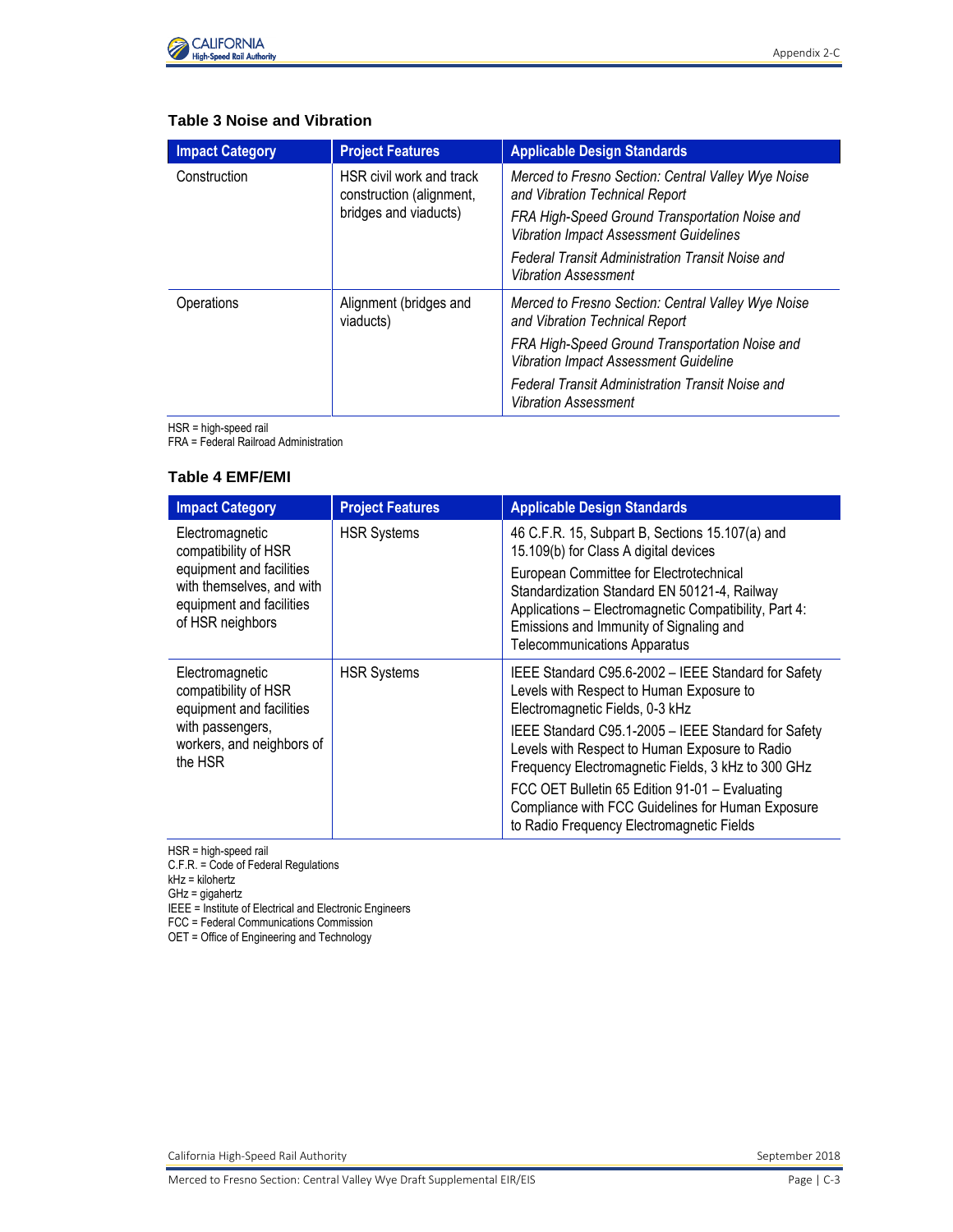# **Table 5 Public Utilities and Energy**

| <b>Impact Category</b>                                               | <b>Project Features</b>             | <b>Applicable Design Standards</b>                                                                                                                                                                                                                                                                                                                       |
|----------------------------------------------------------------------|-------------------------------------|----------------------------------------------------------------------------------------------------------------------------------------------------------------------------------------------------------------------------------------------------------------------------------------------------------------------------------------------------------|
| New construction and the<br>protection, support,<br>restoration, and | Alignment (bridges and<br>viaducts) | California Public Utilities Commission General Orders,<br>Public Utility Codes, Rules of Practice and Procedure, and<br>the Policies and Guidelines                                                                                                                                                                                                      |
| rearrangement of utilities                                           |                                     | National Fire Protection Association Standards                                                                                                                                                                                                                                                                                                           |
|                                                                      |                                     | Caltrans Highway Design Manual:                                                                                                                                                                                                                                                                                                                          |
|                                                                      |                                     | Chapter 80 - Application of Design Standards<br>٠                                                                                                                                                                                                                                                                                                        |
|                                                                      |                                     | Chapter 200 - Geometric Design<br>٠                                                                                                                                                                                                                                                                                                                      |
|                                                                      |                                     | Chapter 300 - Geometric Cross Section<br>٠                                                                                                                                                                                                                                                                                                               |
|                                                                      |                                     | Chapter 400 - Intersections At Grade<br>٠                                                                                                                                                                                                                                                                                                                |
|                                                                      |                                     | <b>Caltrans Plans Preparation Manual</b>                                                                                                                                                                                                                                                                                                                 |
|                                                                      |                                     | Caltrans Project Development Procedures Manual                                                                                                                                                                                                                                                                                                           |
|                                                                      |                                     | <b>AREMA Manual for Railway Engineering</b>                                                                                                                                                                                                                                                                                                              |
|                                                                      |                                     | Conformance with the latest technical specifications and<br>practices of the respective utility owner.                                                                                                                                                                                                                                                   |
|                                                                      |                                     | American National Standards Institute Standards:                                                                                                                                                                                                                                                                                                         |
|                                                                      |                                     | Commercial Building Grounding (Earthing) and<br><b>Bonding Requirements for Telecommunications</b>                                                                                                                                                                                                                                                       |
|                                                                      |                                     | Standard for Outside Plant Communications Cable<br>٠                                                                                                                                                                                                                                                                                                     |
|                                                                      |                                     | Communications Wire and Cable for Wiring of<br>٠<br>Premises                                                                                                                                                                                                                                                                                             |
|                                                                      |                                     | Standard for Fiber Optic Premises Distribution Cable<br>٠                                                                                                                                                                                                                                                                                                |
|                                                                      |                                     | Human Factors Engineering Requirements for Visual<br>٠<br><b>Display Terminal Work Stations</b>                                                                                                                                                                                                                                                          |
|                                                                      |                                     | Standard for Tolerance of Radiated Electromagnetic 1<br>٠<br>Frequency Interference                                                                                                                                                                                                                                                                      |
|                                                                      |                                     | Electronic Industries Association/Telecommunications<br><b>Industry Association Standards</b>                                                                                                                                                                                                                                                            |
|                                                                      |                                     | Underwriters' Laboratories Inc. Publications                                                                                                                                                                                                                                                                                                             |
|                                                                      |                                     | U.S. Department of Defense Standards: MIL-STD-1472:<br>Human Engineering, MIL-STD-781: Reliability, Test<br>Methods, Plans, and Environments for Engineering, 12<br>Development, Qualification and Production, MIL-STD-810:<br>Department of Defense Test Method Standard for<br>Environmental Engineering Considerations and Laboratory<br><b>Tests</b> |
|                                                                      |                                     | National Transportation Communications for Intelligent<br><b>Transportation Systems Protocol Standards</b>                                                                                                                                                                                                                                               |
|                                                                      |                                     | <b>Telecommunication Standardization Sector Standards</b>                                                                                                                                                                                                                                                                                                |

Caltrans = California Department of Transportation

AREMA = American Railway Engineers and Maintenance of Way Association HSR = high-speed rail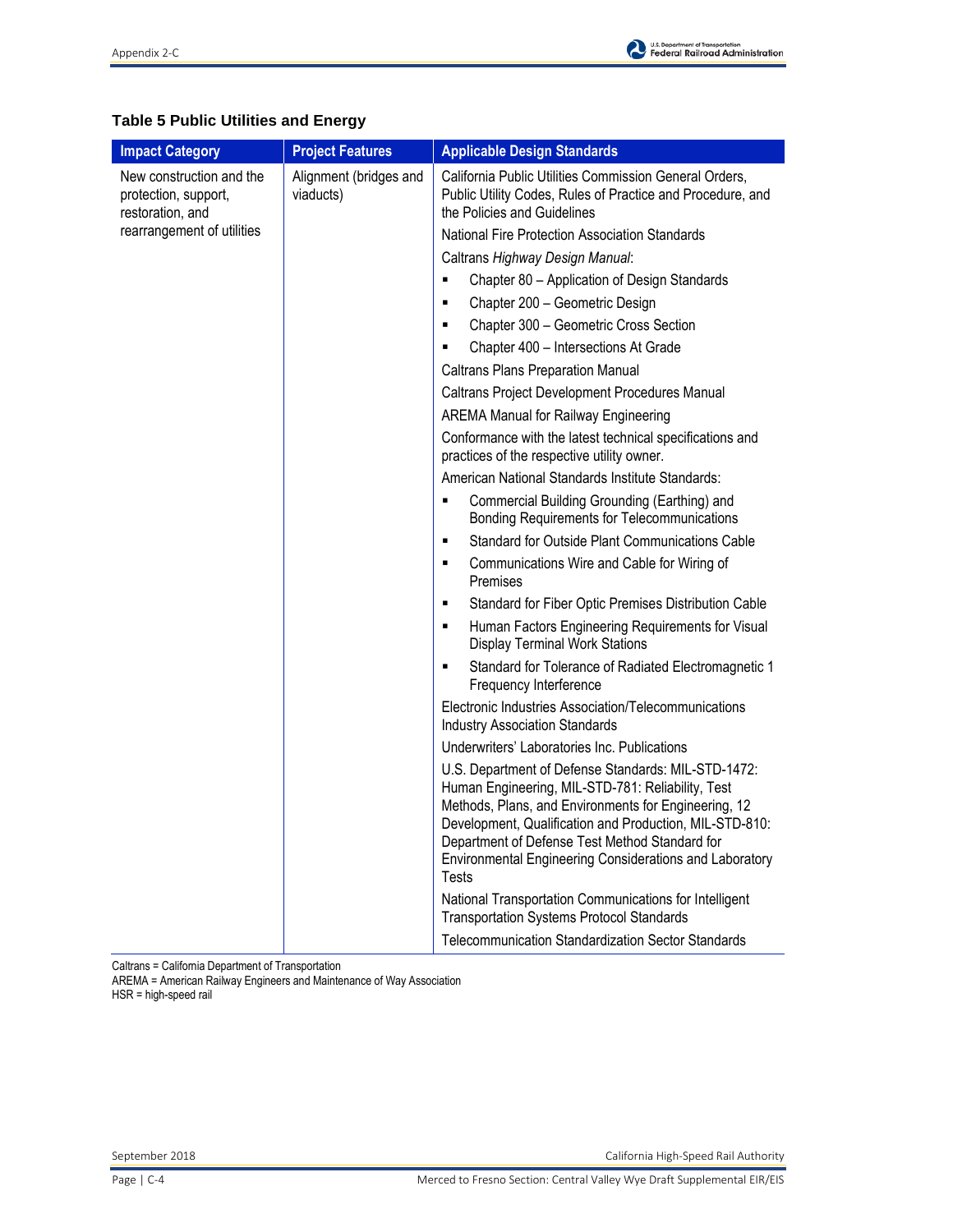

## **Table 6 Hydrology**

| <b>Impact Category</b>                                                                                                                                                       | <b>Project Features</b>                                           | <b>Applicable Design Standards</b>                                                                                                                                                                                                                                                                                                                                                                                                                                                                                                                                                                                      |
|------------------------------------------------------------------------------------------------------------------------------------------------------------------------------|-------------------------------------------------------------------|-------------------------------------------------------------------------------------------------------------------------------------------------------------------------------------------------------------------------------------------------------------------------------------------------------------------------------------------------------------------------------------------------------------------------------------------------------------------------------------------------------------------------------------------------------------------------------------------------------------------------|
| Alteration of stream flows<br>and water surface<br>elevations from the<br>placement of structures<br>(e.g., piers and abutments)<br>within stream channels                   | Alignment (bridges and<br>viaducts)                               | Merced to Fresno Section: Central Valley Wye<br><b>Hydraulics and Floodplains Technical Report</b><br>Caltrans Highway Design Manual:<br>Chapter 810- Hydrology<br>٠<br>Chapter 820- Cross Drainage<br>Ξ<br>FHWA Hydraulic Design Series:<br>HDS-1- Hydraulics of Bridge Waterways<br>٠<br>HDS-5- Hydraulic Design of Highway Culverts<br><b>AREMA Manual for Railway Engineering</b><br><b>AASHTO Highway Drainage Guidelines</b>                                                                                                                                                                                      |
| Alteration of drainage<br>patterns from placement any<br>type of project feature in any<br>location, including changes<br>from impervious surfaces<br>and floodplain impacts | All project features                                              | <b>Stormwater Pollution Prevention Plan:</b><br>Hydromodification<br>Merced to Fresno Section: Central Valley Wye<br>Hydraulics and Floodplains Technical Report<br>Merced to Fresno Section: Central Valley Wye<br>Stormwater Management Plan<br>Caltrans Highway Design Manual:<br>Chapter 820- Cross Drainage<br>Ξ<br>Chapter 830- Roadway Drainage<br>٠<br>Chapter 860- Open Channels<br>FHWA Hydraulic Design Series No. 2 (Hydrology)<br>FHWA Hydraulic Engineering Circular No. 22 (Urban<br>Drainage Design Manual)<br><b>AREMA Manual for Railway Engineering</b><br><b>AASHTO Highway Drainage Guidelines</b> |
| Generation of pollution from<br>roadways                                                                                                                                     | State highway and local<br>roadway modifications<br>and crossings | <b>Stormwater Pollution Prevention Plan:</b><br><b>Construction BMPs</b><br>×,<br><b>Post-Construction Controls</b><br>٠<br>Merced to Fresno Section: Central Valley Wye<br>Stormwater Management Plan<br>Caltrans Storm Water Quality Handbook:<br>Project Planning and Design Guide<br>٠<br>Stormwater Pollution Prevention Plan and Water<br>Pollution Control Program Preparation Manual<br><b>AASHTO Highway Drainage Guidelines</b>                                                                                                                                                                               |

HSR = high-speed rail

FHWA = Federal Highway Administration

AREMA = American Railway Engineers and Maintenance of Way Association

AASHTO = American Association of State Highway and Transportation Officials

BMPs = best management practices

Caltrans = California Department of Transportation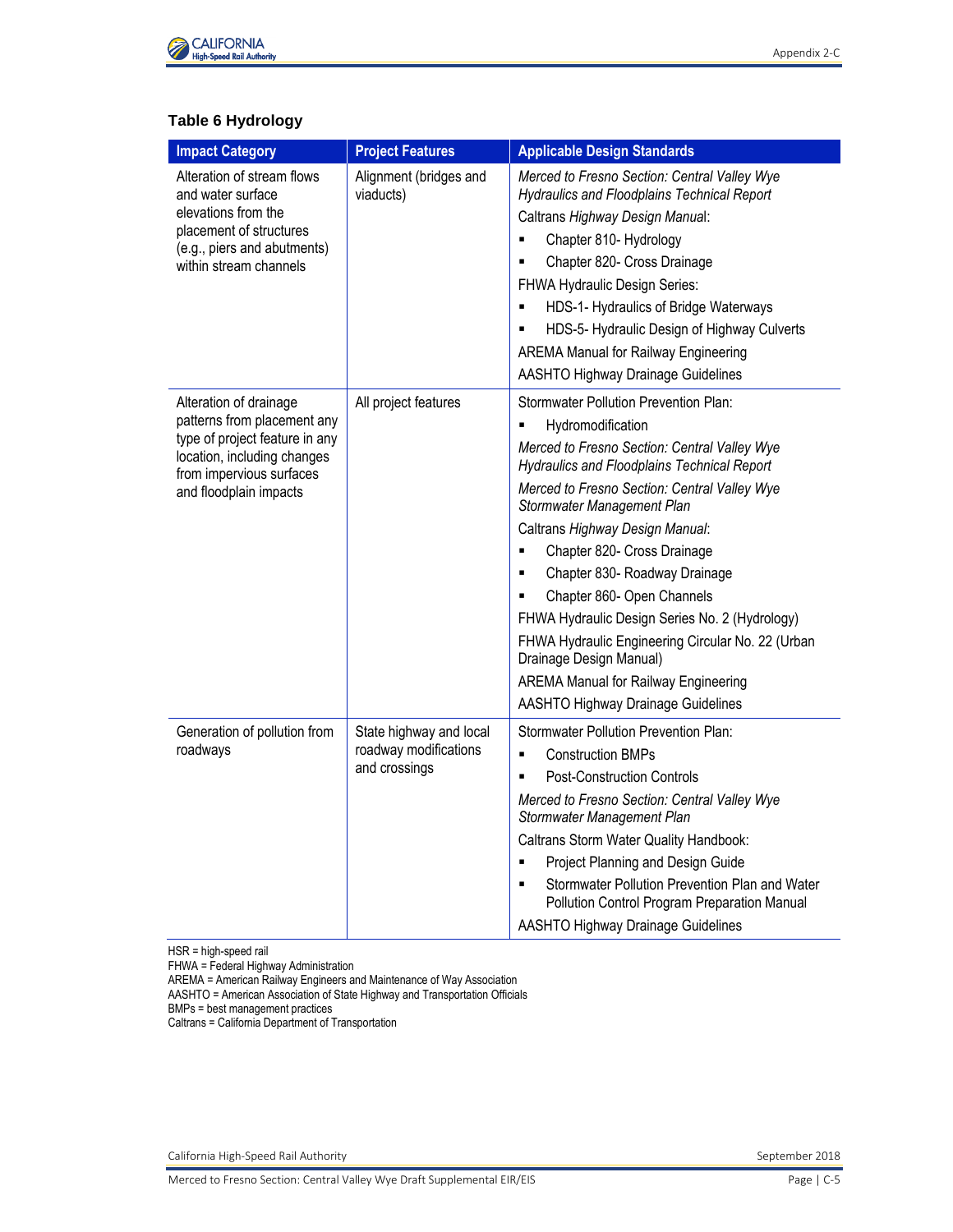| <b>Impact Category</b> | <b>Project Features</b>                                                                                      | <b>Applicable Design Standards</b>                                                                                                                                                                                                                                                                                                                                                                                                                                                                                                                                                                                                                                                                                                                                                                                                                                                                                                                                                                                                                                                                                                                                                                                                                             |
|------------------------|--------------------------------------------------------------------------------------------------------------|----------------------------------------------------------------------------------------------------------------------------------------------------------------------------------------------------------------------------------------------------------------------------------------------------------------------------------------------------------------------------------------------------------------------------------------------------------------------------------------------------------------------------------------------------------------------------------------------------------------------------------------------------------------------------------------------------------------------------------------------------------------------------------------------------------------------------------------------------------------------------------------------------------------------------------------------------------------------------------------------------------------------------------------------------------------------------------------------------------------------------------------------------------------------------------------------------------------------------------------------------------------|
| Construction           | Backfilling of borings, test<br>pits, Cone Penetration<br>Tests, rotosonic holes,<br>wells, and probe holes. | AASHTO Guidance:<br>AASHTO LRFD Bridge Design Specification with<br>٠<br><b>Caltrans Amendments</b><br>AASHTO Guide Specifications for Design and<br>٠<br><b>Construction of Segmental Concrete bridges</b><br>AASHTO Guide Specifications for Thermal Effects in<br>٠<br>Concrete Bridge Superstructures<br>Caltrans:<br>Caltrans Seismic Design Criteria<br>٠<br>California Building Code<br>FHWA Guidelines:<br>FHWA Drilled Shaft Construction Procedures and<br>٠<br>LRFD Design Methods, FHWA-NHI-22 10-016<br>FHWA Design and Construction of Driven Pile<br>٠<br>Foundations, Vols. 1 and 2, FHWA-HI-24 97-013 &<br>$0 - 14$<br><b>FHWA Drilled Shafts: Construction and Procedures</b><br>٠<br>and Design Methods, FHWA-IF-99-26 02<br>FHWA Mechanically Stabilized Earth Walls and<br>٠<br>Reinforced Soil Slope Design and Construction<br>Guidelines, FHWA-NHI-00-043<br>FHWA Earth Retaining 1 Structures, FHWA-NHI-99-<br>٠<br>025<br>FHWA Soil Slope and Embankment Designs,<br>٠<br>FHWA-NHI-01-026<br>FHWA Rock Slopes Reference Manual, FHWA-HI-<br>٠<br>99-00<br>FHWA Geosynthetics Design and Construction<br>Guidelines, FHWA HI-95-038<br>California Well Standards, Water Wells, Monitoring Wells,<br><b>Cathodic Protection Wells:</b> |
|                        |                                                                                                              | Bulletins 74-81 and 74-90<br>٠                                                                                                                                                                                                                                                                                                                                                                                                                                                                                                                                                                                                                                                                                                                                                                                                                                                                                                                                                                                                                                                                                                                                                                                                                                 |
| Construction           | Restoration of pavement                                                                                      | AASHTO Guidance:<br>AASHTO LRFD Bridge Design Specification with<br><b>Caltrans Amendments</b><br>AASHTO Guide Specifications for Design and<br>٠<br><b>Construction of Segmental Concrete bridges</b><br>AASHTO Guide Specifications for Thermal Effects in<br>٠<br><b>Concrete Bridge Superstructures</b><br>Caltrans:<br>Caltrans Seismic Design Criteria (CSDC)                                                                                                                                                                                                                                                                                                                                                                                                                                                                                                                                                                                                                                                                                                                                                                                                                                                                                            |

# **Table 7 Geology, Soils, and Seismicity**

September 2018 California High-Speed Rail Authority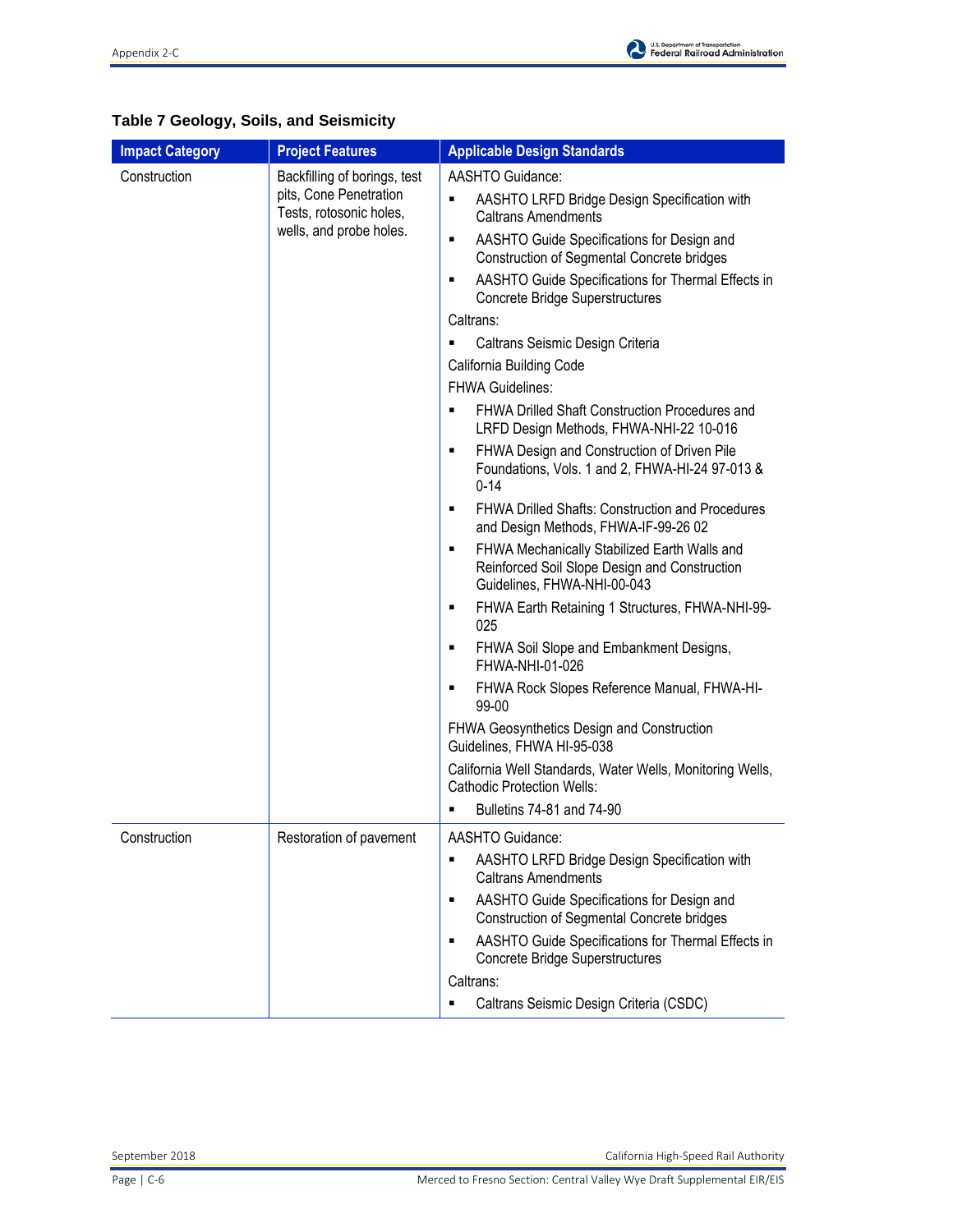

| <b>Impact Category</b> | <b>Project Features</b> | <b>Applicable Design Standards</b>                                                                                           |
|------------------------|-------------------------|------------------------------------------------------------------------------------------------------------------------------|
|                        |                         | <b>FHWA Guidelines:</b>                                                                                                      |
|                        |                         | FHWA Drilled Shaft Construction Procedures and<br>LRFD Design Methods, FHWA-NHI-22 10-016                                    |
|                        |                         | FHWA Design and Construction of Driven Pile<br>Foundations, Vols. 1 and 2, FHWA-HI-24 97-013 &<br>$0 - 14$                   |
|                        |                         | <b>FHWA Drilled Shafts: Construction and Procedures</b><br>and Design Methods, FHWA-IF-99-26 02                              |
|                        |                         | FHWA Mechanically Stabilized Earth Walls and<br>Reinforced Soil Slope Design and Construction<br>Guidelines, FHWA-NHI-00-043 |
|                        |                         | FHWA Earth Retaining 1 Structures, FHWA-NHI-99-<br>٠<br>025                                                                  |
|                        |                         | FHWA Soil Slope and Embankment Designs,<br>FHWA-NHI-01-026                                                                   |
|                        |                         | FHWA Rock Slopes Reference Manual, FHWA-HI-<br>٠<br>99-00                                                                    |
|                        |                         | <b>FHWA Geosynthetics Design and Construction</b><br>Guidelines, FHWA HI-95-038                                              |

AASHTO = American Association of State Highway and Transportation Officials LRFD = Load and Resistance Factor Design

Caltrans = California Department of Transportation FHWA = Federal Highway Administration

#### **Table 8 Hazardous Materials**

| <b>Impact Category</b>                                                                        | <b>Project Features</b>                                                                                                | <b>Applicable Design Standards</b>                                                          |
|-----------------------------------------------------------------------------------------------|------------------------------------------------------------------------------------------------------------------------|---------------------------------------------------------------------------------------------|
| HSR civil work and track<br>Construction<br>construction (alignment,<br>bridges and viaducts) |                                                                                                                        | Merced to Fresno Section: Central Valley Wye Hazardous<br><b>Materials Technical Report</b> |
|                                                                                               | Title 49 C.F.R Part 192, "Transportation of Natural and<br>Other Gas by Pipeline: Minimum Federal Safety<br>Standards" |                                                                                             |
|                                                                                               |                                                                                                                        | Title 49 Part 195, "Transportation of Hazardous Liquids<br>by Pipeline"                     |
| Operations                                                                                    | Alignment (bridges and<br>viaducts)                                                                                    | Merced to Fresno Section: Central Valley Wye Hazardous<br><b>Materials Technical Report</b> |

HSR = high-speed rail

C.F.R. = Code of Federal Regulations